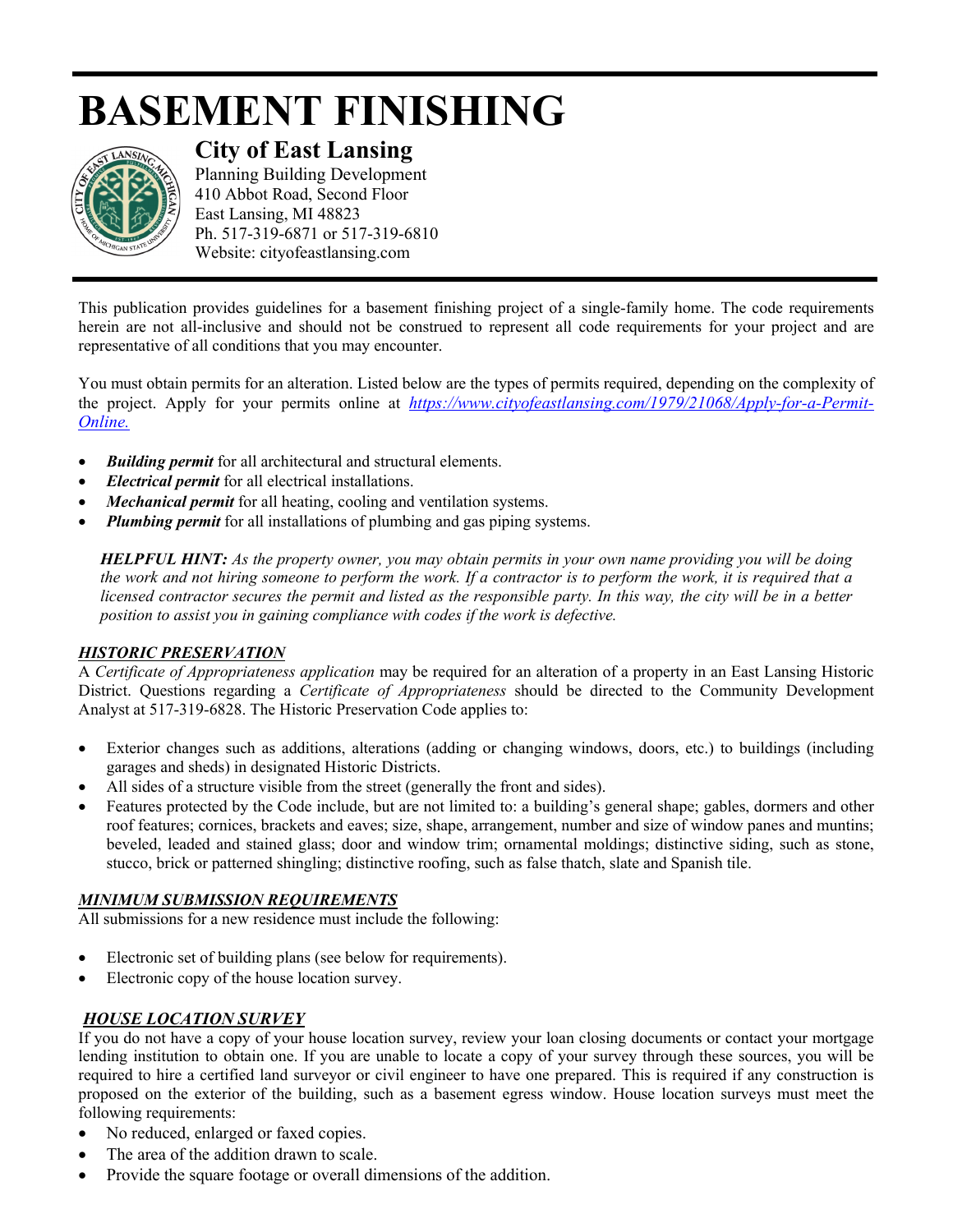## *PERMIT PROCESS*

- Apply for your permits online at *[https://www.cityofeastlansing.com/1979/21068/Apply-for-a-Permit-Online.](https://gcc02.safelinks.protection.outlook.com/?url=https%3A%2F%2Fwww.cityofeastlansing.com%2F1979%2F21068%2FApply-for-a-Permit-Online&data=02%7C01%7Clyabs%40cityofeastlansing.com%7Cb9fe59df82de4643f38008d84e6d8f26%7C42c2237340d243c6b22f2c6f445fa115%7C0%7C0%7C637345579751519156&sdata=JYaSysmPHUZPke1N8AkQPIhf%2Bps%2FuXYwaY23UuMZrWo%3D&reserved=0)* The application will be converted to permit and will then advance to the plan review process.
- A building permit will be issued and emailed when all required approvals have been obtained and applicable fees have been paid. Once your permits are issued, you must post a copy on the job site until the project has received final approval.
- A building permit must be issued within 6 months of the application date or the application will be canceled.
- Permits that have no activity for 6 months or more will be canceled.

## *ELECTRICAL, MECHANICAL AND PLUMBING PERMIT PROCESS*

Electrical, mechanical and plumbing permits are issued after the building permit is approved but may be processed at the same time. In most cases they do not require a plan submission. Code compliance will be determined at the time of the inspection.

## *FEES*

- The fee schedule is located at *https://www.cityofeastlansing.com/DocumentCenter/View/2772/Building-Division-Fees-PDF?bidId=*
- Fees may be paid by cash/check, debit or credit card (Discover, Visa or MasterCard), online (Invoice Cloud).

## *BUILDING CODE*

Your project is required to comply with the 2015 Michigan Residential Code (MRC), effective February 8, 2016, which incorporates the 2015 International Residential Code. You may purchase the MRC through the State of Michigan Bureau of Construction Codes, ph. 517-241-9313, or by visiting their website at *[http://www.michigan.gov/bcc.](http://www.michigan.gov/bcc)* 

- New emergency escape and rescue openings shall have a sill height not more than 44".
- All emergency escape and rescue openings shall have a minimum clear opening of 5.7 square feet. If the window is at grade, the minimum clear opening is reduced to 5.0 square feet.
- The minimum clear opening height is 24 inches.
- The minimum clear opening width is 20 inches.
- Emergency escape and rescue openings with a sill height below grade shall be provided with a window well in accordance with the code.
- Habitable spaces created in existing basements shall have a minimum ceiling height of not less than 6'-8". Obstructions may project within 6'-4" of the basement floor.
- An existing basement stair, landings, stairway width and handrails not otherwise being altered or modified shall be permitted to remain. Stairway headroom height on existing basement stairs being altered or modified shall not be reduced below the existing stairway finished headroom height.
- When alteration, repairs, or additions requiring a permit occur or when one or more sleeping rooms are created, the dwelling unit shall be provided with smoke alarms as required for new dwellings. The smoke alarms shall be interconnected and hard wired.

## *BUILDING PLANS*

Building plans must meet the requirements or show the items listed below.

- Minimum scale of  $\frac{1}{4}$ " = 1'-0". All dimensions must be shown.
- Minimum sheet size:  $8\frac{1}{2}$ " x 11". No sketches.
- Edition of the code used for the design.
- Name, address, email, and phone number of the building designer, if not noted on the permit application.
- If plans are prepared by a Michigan licensed design professional, at least one set of plans must bear the *original* seal, signature and date. This set will be retained by the City of East Lansing.
- List of material specifications including, but not limited to, grade and species of lumber, concrete and steel strength.
- Floor plans of the basement level with all rooms labeled with locations of smoke alarms indicated.
- Insulation R-values.
- Details and dimensions of new basement egress windows.